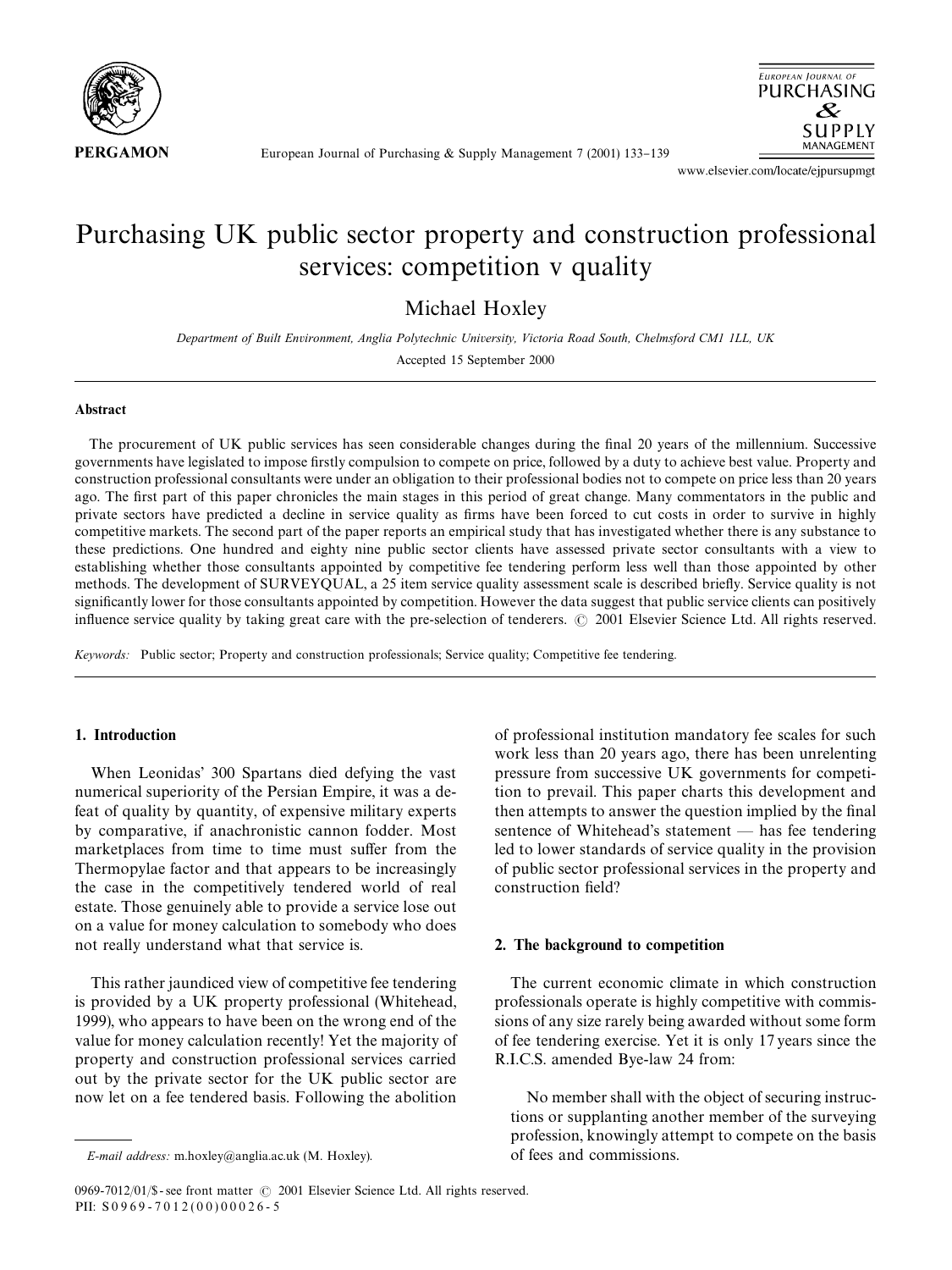to

. . . . no Member shall ... quote a fee for professional services without having received information to enable the Member to assess the nature and scope of the services required.

(R.I.C.S., 1990, p. 4)

At about this time all of the institutions representing construction professionals were capitulating to the Conservative Government's pressure for competitive forces to prevail. This pressure intensified in the early 1990s as compulsory competitive tendering (CCT) was introduced for a range of local and central government services. This up-beat message was communicated in a White Paper in 1991:

Competition is the best guarantee of quality and value for money. In the 1980s, the Government's policy of increasing competition gave a new dynamism to the British economy. We mean to extend these policies in the 1990s. We will expand the frontiers of competition outwards, bringing new benefits to all those who use or work in public services.

(HM Treasury, 1991, p.1)

The White Paper, entitled *Competing for Quality* proposed legislation (under the Local Government Act 1988) to expand competition in the provision of services by Central Government Departments, the National Health Service and Local Authorities. In, 1992 the Secretary of State for the Environment announced that compulsory competitive tendering (CCT) was to be extended to a range of local authority professional and corporate services. In February 1994 proposals for the implementation of CCT for professional construction-related and property services were announced (DOE, 1994). The initial timetable for metropolitan districts and London boroughs was to implement CCT for 35% of these services on 1 October 1995 rising to 65% from 1 April 1996. Shire Counties and districts subject to possible unitary authority re-organisation were exempted from these requirements until after the re-organisation review has been completed. The latest government guidance on CCT for professional services required only 55% of an authority's construction and property services to be exposed to competition (DETR, 1997).

The UK stood alone in Europe as the only country to introduce compulsion to tender (Pottinger, 1995, p. 25) and CCT has had many critics, including Sir Michael Latham:

I do not like compulsory competitive fee bidding as a route for selecting consultants. I agree with a very large and experienced private sector retail client, with an annual spend of umpteen million pounds, who told me that he would never dream of selecting a consultant on such a basis, and always used negotiation. He did not pay what the contractor asked for, still less contemplate a scale fee, but he did not believe in a sacrificial fee either. He wanted the best service, and expected to pay for it. If he did not get it, he looked elsewhere next time.

(Latham, 1997, p. 58)

The Labour Government announced within weeks of being elected that it would eventually replace CCT with a duty of best value (DOE,1997). CCT was seen as discouraging local ownership and responsibility, neglecting service quality and inflexible in practice (DETR, 1998, p. 5). Other criticisms included the fact that all too often the process of competition became an end in itself (DETR, 1998, p. 6) and in many cases the lack of any interest in an external competition (DETR, 1998, p. 20). This reflected the mixed response from the private sector:

Many private sector firms were reluctant to become involved because of the complexity of the CCT process and its often adversarial nature. Some firms had a policy of not bidding if there was an in-house bid.

(R.I.C.S., 1997)

The principal concern in the public sector was over the possible loss of jobs and the extensive reorganisation necessary to separate client and supply functions.

The duty of best value was enacted in the Local Government Act 1999 and the main provisions of the legislation are:

- All CCT legislation was repealed on 2 January 2000.
- Authorities to publish best value performance plans by 31 March 2000 and external auditors to report on them by 30 June 2000. These plans to set out a programme of best value reviews, including an assessment of previous performance in 1999–2000 and set measurable targets for the years ahead.
- The duty of best value was imposed from 1 April 2000 when the process of 5 year review cycles commenced. These were supported by an external audit and inspection regime.
- The Secretary of State has powers to intervene where an authority is failing to provide best value.

(DETR, 1999a)

The reviews are central to best value and must include demanding performance targets to ensure continuous improvement. The government suggests that the reviews should incorporate the  $4Cs$ ":

- *challenge* why and how the service is being provided;
- $\bullet$  secure *comparison* with the performance of others across a range of relevant indicators, taking into ac-